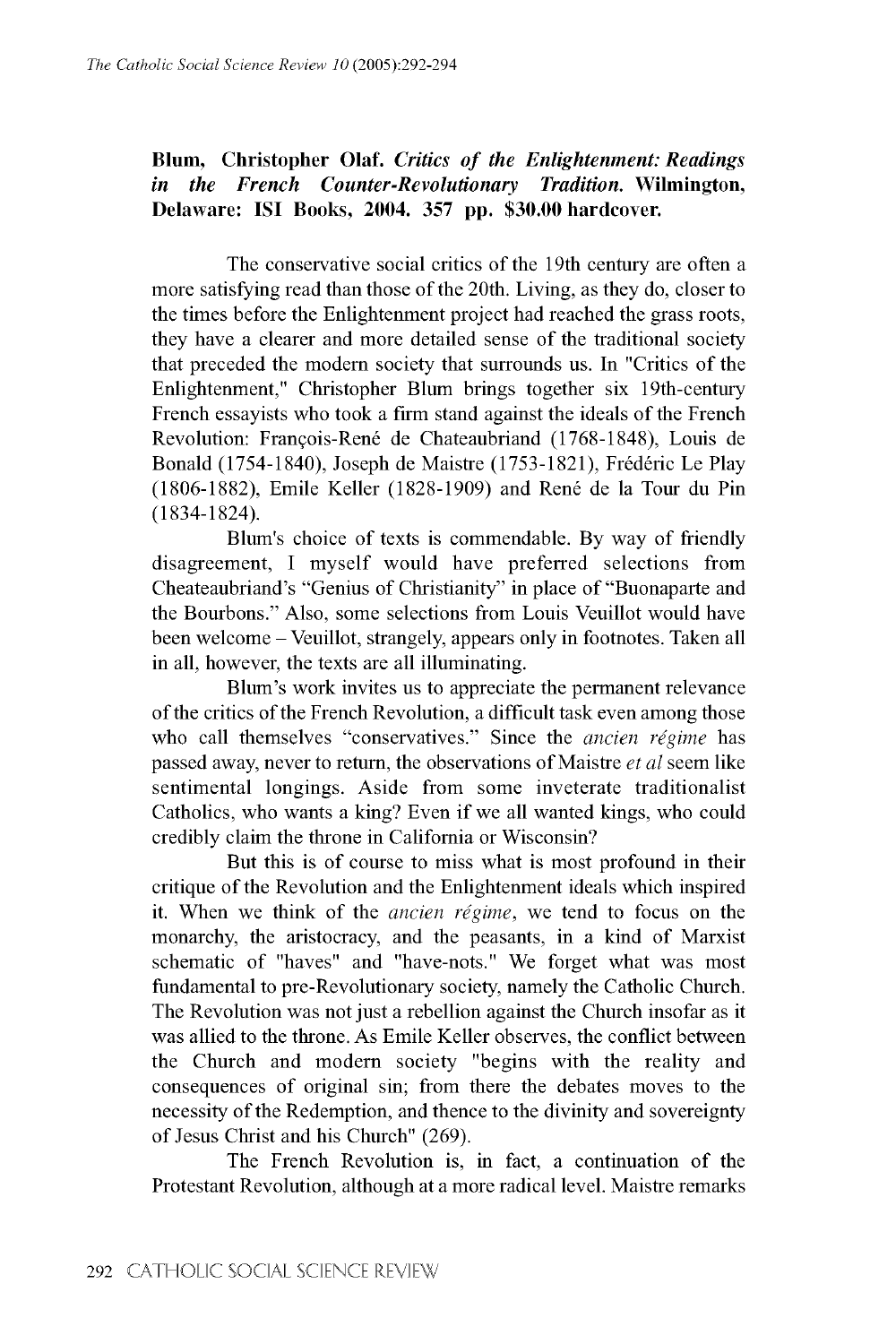"there is no faction, no enemy of religion or laws who has not praised Protestantism. There is no fomenter of that execrable Revolution who did not praise the Protestantism of the sixteenth century" (151). From the perspective of the revolutionaries, Protestantism accomplished the important first step of separating men from the hierachary and teaching of the Church.

Consequently, "[s]ince the first moments of the Revolution the enemies of the throne have shown a filial tenderness for Protestantism. Men of all lands and all cults, observers of all systems, note well and do not forget it: The Gospel taught by the Protestant Church never brought fear to Robespierre" (148-149). Protestantism cannot provide a coherent intellectual response to the Revolution, since it elevates "private reason" to the detriment of authority and community.

The modern world, the *nouveau regime,* under which we live, is one born from Protestantism and Enlightenment liberalism. At the same time, it lives parasitically on the moral and spiritual capital that Catholic belief and practice provided over its long reign before the Revolution; moral and spiritual capital, by the way, which it can only spend and no longer accrue.

To take only one example out of many possible, Maistre argues that the papacy was the only force in society powerful enough to keep the monarchs from destroying the institution of marriage. Long before Henry VIII, European monarchs sought to distort the traditional Christian belief on marriage with divorce, even polygamy. The local bishops often lacked the strength to correct the monarch; only the Pope could rebuke the erring monarchs.

Where is marriage now? The indissolubility of marriage, once challenged by the monarchs, was rejected by the Protestants. With the Revolution, marriage becomes a civil union, governed by the State. The inability of contemporary society to protect and promote marriage, indeed, to restrict it to unions of different sexes, is a perfectly logical consequence of the Protestant/Revolutionary position.

The most important institution, then, of the *ancien regime* is the Church, not the throne. As Emile Keller observes in his defense of the *Syllabus of Errors,* "Strong in her faith and her eighteen centuries of existence, the Church proclaims that men and nations – tending toward evil from the day of their birth – need her help and authority in order to sustain themselves and to progress in the temporal order as well as the spiritual" (268). The temporal realm is doomed without the teaching of the Church and the grace of her sacraments.

Such pronouncements are, of course, unwelcome to many, even those who describe themselves as "conservative Catholics." It